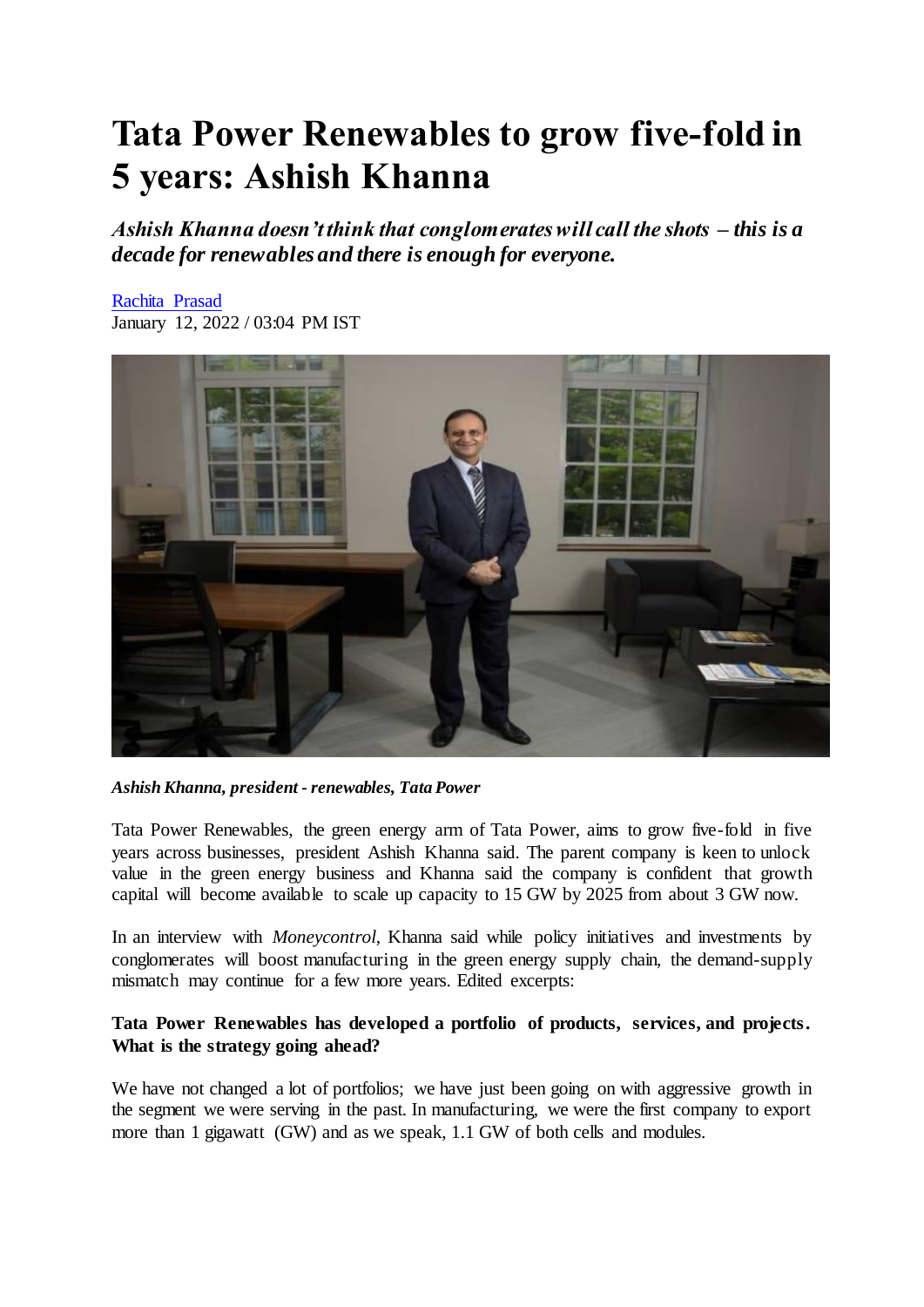In the past, most of our products used to be exported, but now we have enough options within the country too. As an engineering, procurement and construction (EPC) company, our utilityscale order book is at around 4.4 GW, with an approximate value of Rs 9,000 crore as on December 1.

In the rooftop solar power EPC business, this is our seventh year consecutively where we have been declared as the No. 1 player. In the solar pump business, we are No. 1 in the market and we have seen a gradual and steep increase in this business in the last few years with big-ticket orders. We are also into electric vehicle charging solutions and home automation.

In our project development business, we have around 3 GW of our own operating assets, which includes close to 1 GW of wind and 2GW of solar. We have a pipeline of another 1.5 GW. By next year, we should be close to 5 GW of our own operating assets. Our endeavour is to be 15 GW by 2025 through our own investments.

## **What is the next growth driver for Tata Power in the renewable business?**

We are fully integrated and we are doing reasonably well. If the opportunities are growing multi-fold, our growth will be multi-fold, too. We are well-placed because of our investments and experience in hybrid solutions, cost-optimal solutions for floating solar, storage and roundthe-clock power. We are not just a renewable energy company but also a distribution company.

We are going to grow at least 2 GW per year in our own investments, we will retain our leadership position in our EPC businesses. We will have multiple times growth in each of the businesses, some will be 5x some will be 10x in the next five to six years. Overall, we will multiply five times in five years, if not more.

## **What is the capacity expansion plan for solar cells and modules?**

In the modules and cells business, there have been some setbacks in the last one or two years with respect to the pricing of modules. Chinese suppliers going back on their contracts, shipping costs, and more importantly, the availability of containers and ships have been a constraint.

Last one year has been difficult for us, like for everyone else. We have been importing and have our own capacities of 1.1 GW for cells and modules. We generally import modules for projects where it is allowed to import. We are evaluating the options of enhancing our manufacturing many times, both in cells and modules, from the current level and work towards upstream integration.

We have decided on the capacities, the investment and are currently looking at the locations. We are going to approach our board for approvals.

## **In the last year or so, conglomerates like Reliance Industries and Adani Group have announced big investments across the renewable energy supply chain. Is the industry moving towards being self-sufficient?**

New tariff barriers (on solar modules and cells) are going to be imposed from April 1. The 40 percent tariff on panels is a huge component and with this, the difference between an Indian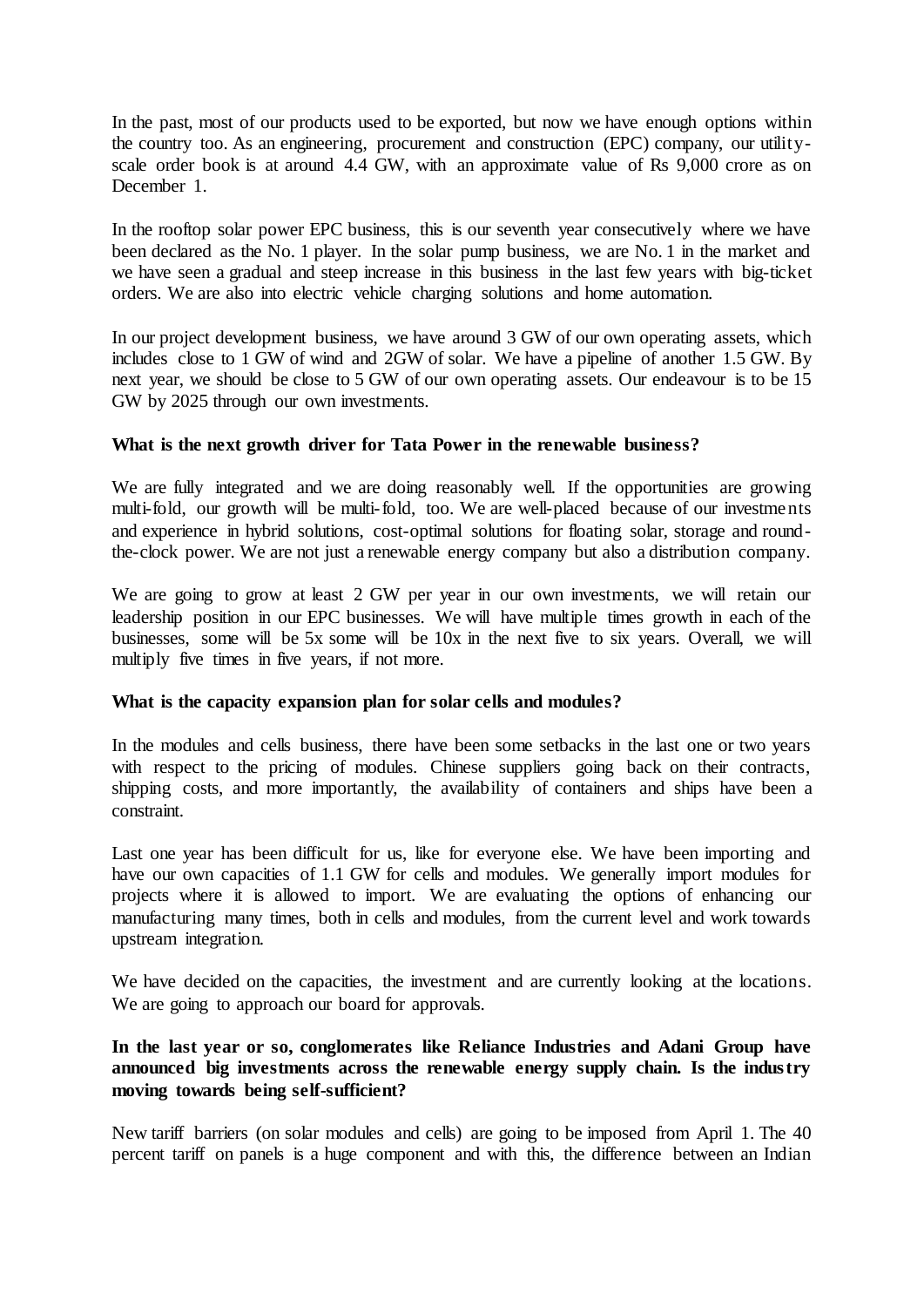product and foreign products will be reduced. If this is maintained, we have all the reasons to believe that manufacturing will be coming to India.

The government has also announced a production-linked incentive. The challenge in manufacturing is that it has to be taken into consideration on a long-term basis, you need deep pockets because the technology needs to be further improved and we need to set up plants that can compete with imported products.

There is a huge infrastructure which is available abroad. We have taken the right steps in ringfencing the country. But to expect that it will happen in a year or two and with one or two announcements is not the right thing to do.

If you look at the total 500 GW of capacity target in the next 10 years, we are definitely aiming to add 35 to 40 GW of renewable installation every year. If the majority of this is coming from solar, that means we will be adding 20-25 GW of capacity that would need an equal amount of manufacturing capacity for modules and cells. For cells, we will need the same capacity or more or wafer manufacturing.

While there have been announcements, no one has attempted it in this country. Unless there is a fully integrated upstream and downstream supply chain, it will be difficult to make a most cost-effective and quality product. So, the industry is moving in the right direction, but there will always be a mismatch between what capacity is coming up and how soon it is required.

#### **What is the biggest challenge in converting the announcements into reality?**

The first and foremost thing is sustainability of policy, which the government has reflected through their intent and content. Secondly, no industry can work on subsidies or tariffs  $-$  it has to be self-sustainable on a long-term basis.

The challenge in this particular industry is that, unlike many other manufacturing industries, the technology needs to improve on a quarter-on-quarter basis, not on a decade-to-decade basis.

Tata Power has been in this industry for the last 30 years and could have built capacities and upgraded – we don't have those constraints. But that needs a stable market and there is a need to develop manufacturing of input elements and research and development. All of us are more confident that the products will have a market, but we cannot take our eyes away from the peculiarities of this industry.

#### **So is the industry moving towards a situation where the big boys, the conglomerates, will call the shots?**

I don't think that will happen. But there are certain fundamentals that require deep pockets. The margins are very low and the industry is highly competitive. There are low entry barriers and there are new entrants with Fedayeen tendency that can destroy the market.

Weak players can't survive. Also, when we are aiming for growth, optimisation of cost is important and that comes from scale. In some segments, you will make profit and somewhere else you will make less than predictable profit; if you have a larger portfolio then you can absorb it. You need a large portfolio to absorb the vagaries of commodity price cycles. I think